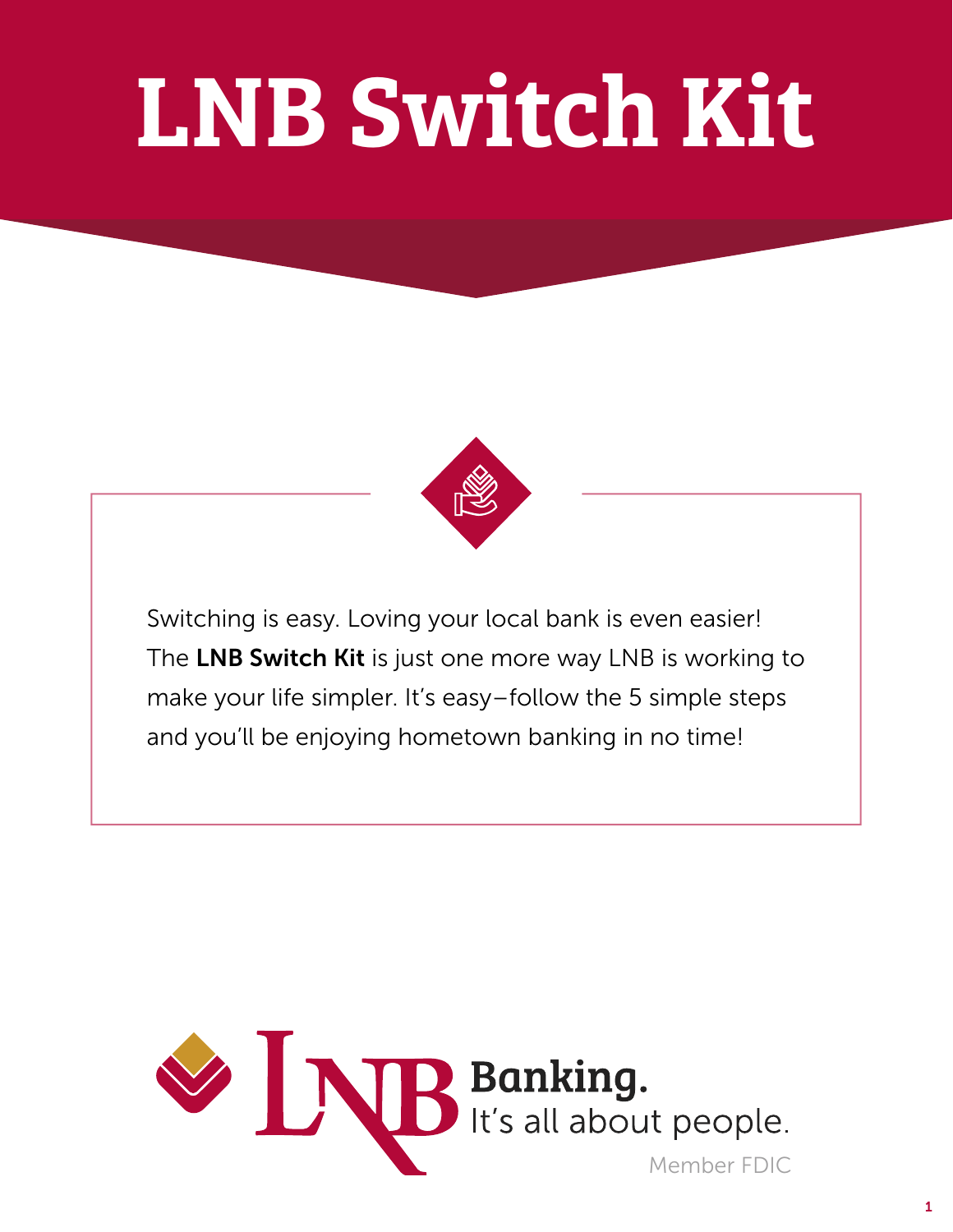# Switching has never been easier!

### Steps:



Open an LNB Checking account! See a Customer Service Representative at one of our [15 convenient locations](https://www.bankwithlnb.com/locations). They will help determine what account(s) fits you best.

To make the process even faster, complete the Customer Information Sheet p.3 and bring it with you on your visit.



Stop using your previous checking account. Allow time for outstanding transactions to clear. Destroy your ATM and/or Debit Cards, any unused checks and deposit slips.



Move your Direct Deposit (s) to LNB. Use the Direct Deposit Authorization Form p.5 to make this process even easier!



Transfer any Automatic Payments and Debits to LNB. Use the Automatic Payment Request Form p.7 to assist you in quickly making the switch.



Close your previous checking account(s). Use the Account Closing Request Form p.9 to close your previous checking account.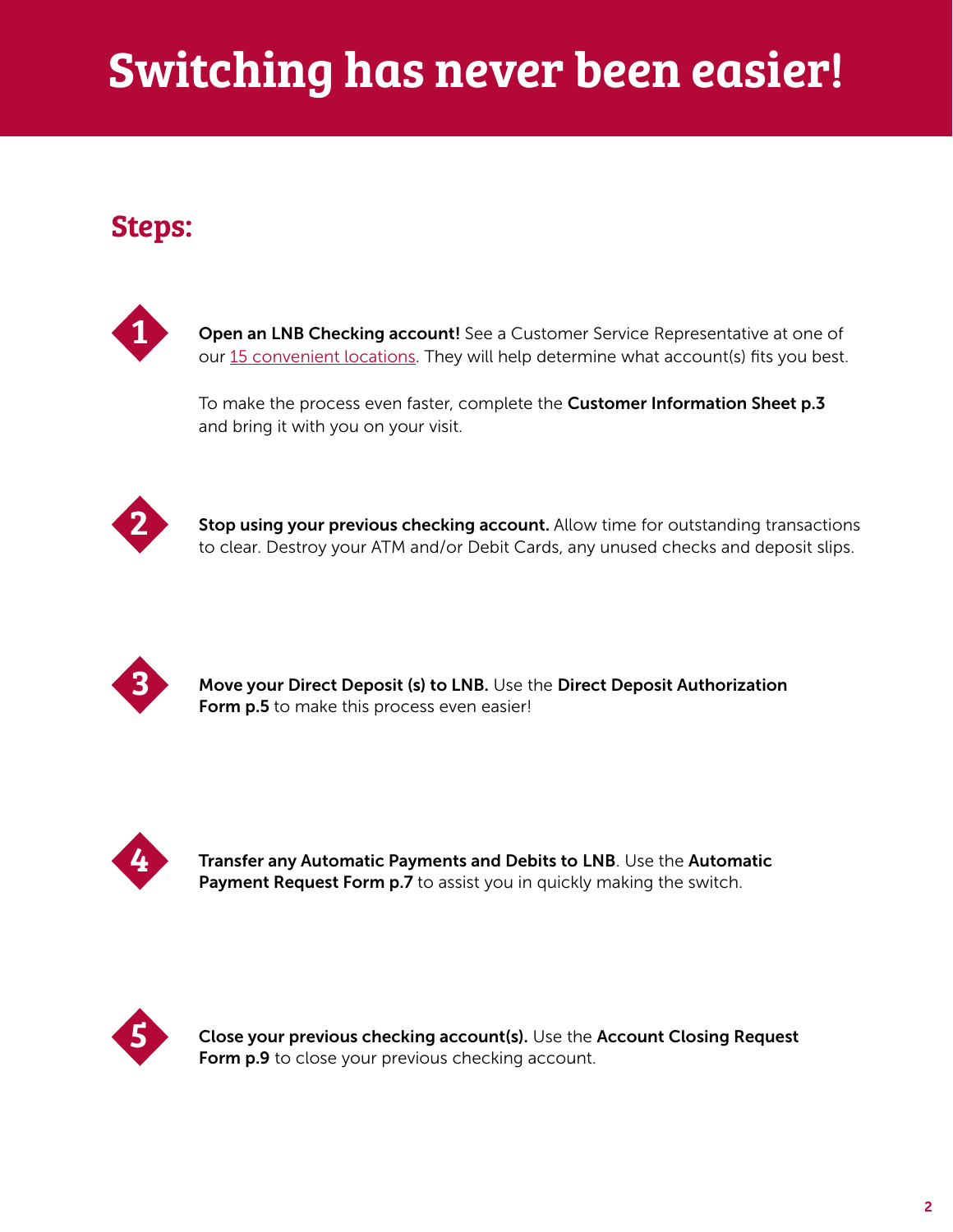### Customer Information Sheet

|                                                      |                                             |                                                                             |                      | M<br>F                    |  |
|------------------------------------------------------|---------------------------------------------|-----------------------------------------------------------------------------|----------------------|---------------------------|--|
| Name                                                 |                                             | Date of Birth                                                               |                      | Sex                       |  |
| <b>Street Address</b>                                |                                             | City/State/Zip                                                              |                      |                           |  |
| Home Phone                                           | <b>Work Phone</b>                           | Mobile Phone                                                                | <b>Email Address</b> |                           |  |
| Driver's License                                     |                                             | <b>DL Expiration Date</b>                                                   |                      |                           |  |
| Employer                                             |                                             | Position/Title:                                                             |                      |                           |  |
|                                                      | <b>Joint Account Holder (If Applicable)</b> | Income                                                                      |                      |                           |  |
|                                                      |                                             |                                                                             |                      | M<br>F                    |  |
| Name                                                 |                                             | Date of Birth                                                               |                      | Sex                       |  |
| <b>Street Address</b>                                |                                             | City/State/Zip                                                              |                      |                           |  |
| Home Phone                                           | Work Phone                                  | Mobile Phone                                                                | <b>Email Address</b> |                           |  |
| Driver's License                                     |                                             | DL Expiration Date                                                          |                      |                           |  |
| Employer                                             |                                             | Position/Title:                                                             |                      |                           |  |
| <b>Accounts and Services</b>                         |                                             | Income                                                                      |                      |                           |  |
|                                                      |                                             | Accounts and Services that you are interested in: *Refer to BankwithLNB.com |                      |                           |  |
| - Regular Checking Account                           |                                             | - Health Savings Account                                                    | _____ Investment/    |                           |  |
|                                                      |                                             |                                                                             |                      | <b>Insurance Services</b> |  |
| - Interest Bearing<br>Checking Account               |                                             | - ATM Card                                                                  | _____ Consumer Loan  |                           |  |
| - Basic Checking Account                             |                                             | - Visa <sup>®</sup> Debit Card                                              | - Mortgage Loan      |                           |  |
| - Savings Account<br>- Individual Retirement Account |                                             | - Online Banking                                                            |                      | - Home Equity Loan/       |  |
|                                                      |                                             | - Online Bill Payer                                                         |                      | Line of Credit            |  |
|                                                      |                                             | - Telephone Banking                                                         |                      | ___ Other: __________     |  |
| - Certificate of Deposit                             |                                             | Safe Deposit Box                                                            |                      |                           |  |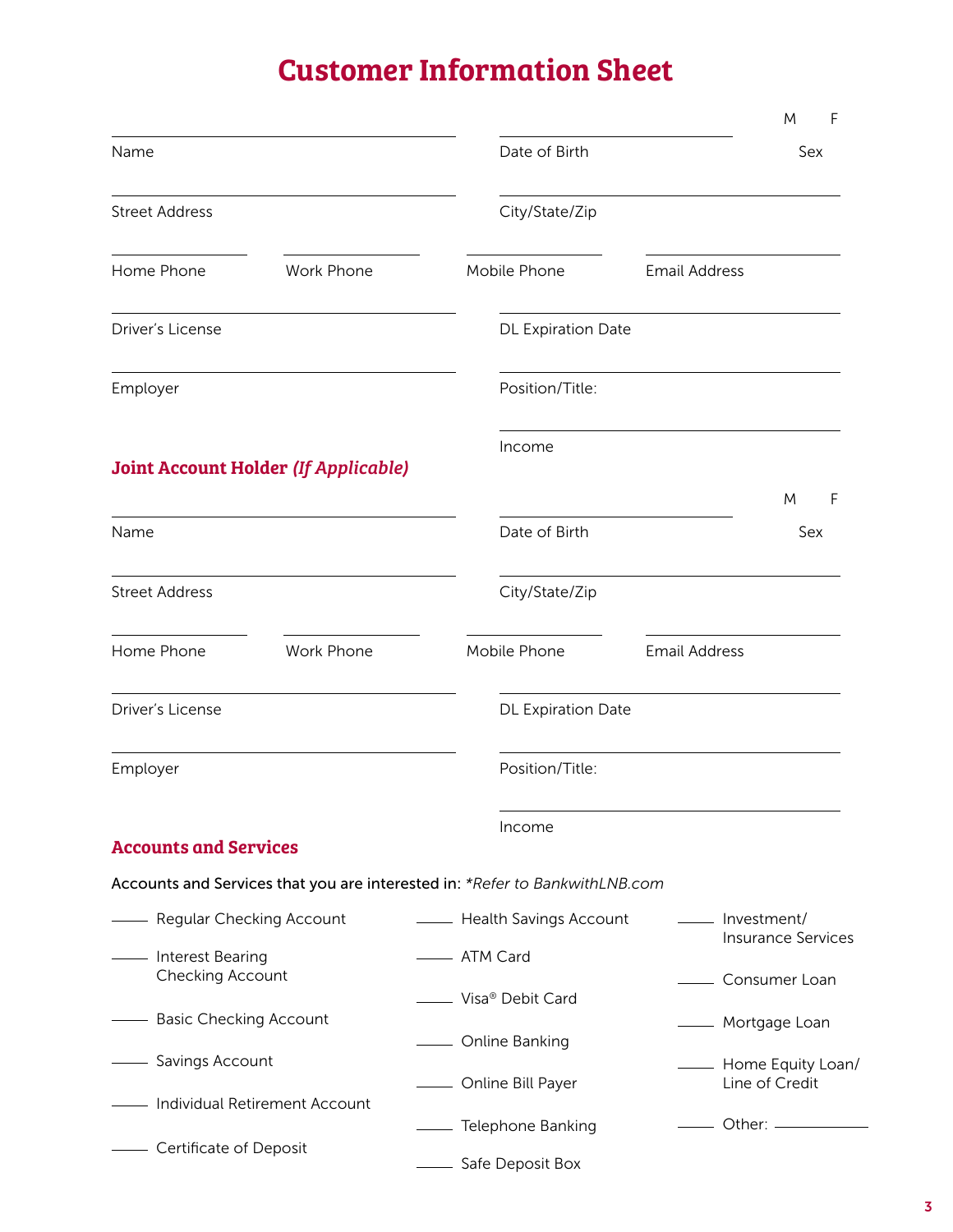## Direct Deposit Instructions

### Direct Deposits

After you've identified Direct Deposits from your previous bank statements, use the Direct Deposit Request to notify the depositor of your new bank information.

### Before Sending the Direct Deposit Request

- 1. Check with your employer or source of income to make sure no other forms are required. For Social Security Direct Deposit, call the Social Security Administration at 1-800-772-1213 or go to www.ssa.gov/deposit/howtosign.htm.
- 2. Use the enclosed form p.5 to establish your direct deposit at LNB by providing it to your employer/source of income.
- 3. Maintain the account at your previous bank until you have confirmed that your Direct Deposit(s) has been switched to your LNB account.

### After Sending the Direct Deposit Request

- 1. Confirm with your employer/source of income that forms were received.
- 2. Monitor your account through LNB Online Banking or Telephone Express.

### Examples of Direct Deposit:

Paycheck from Employer Social Security VA Compensation Retirement/Pension Plan Interest Income Dividends Military Pay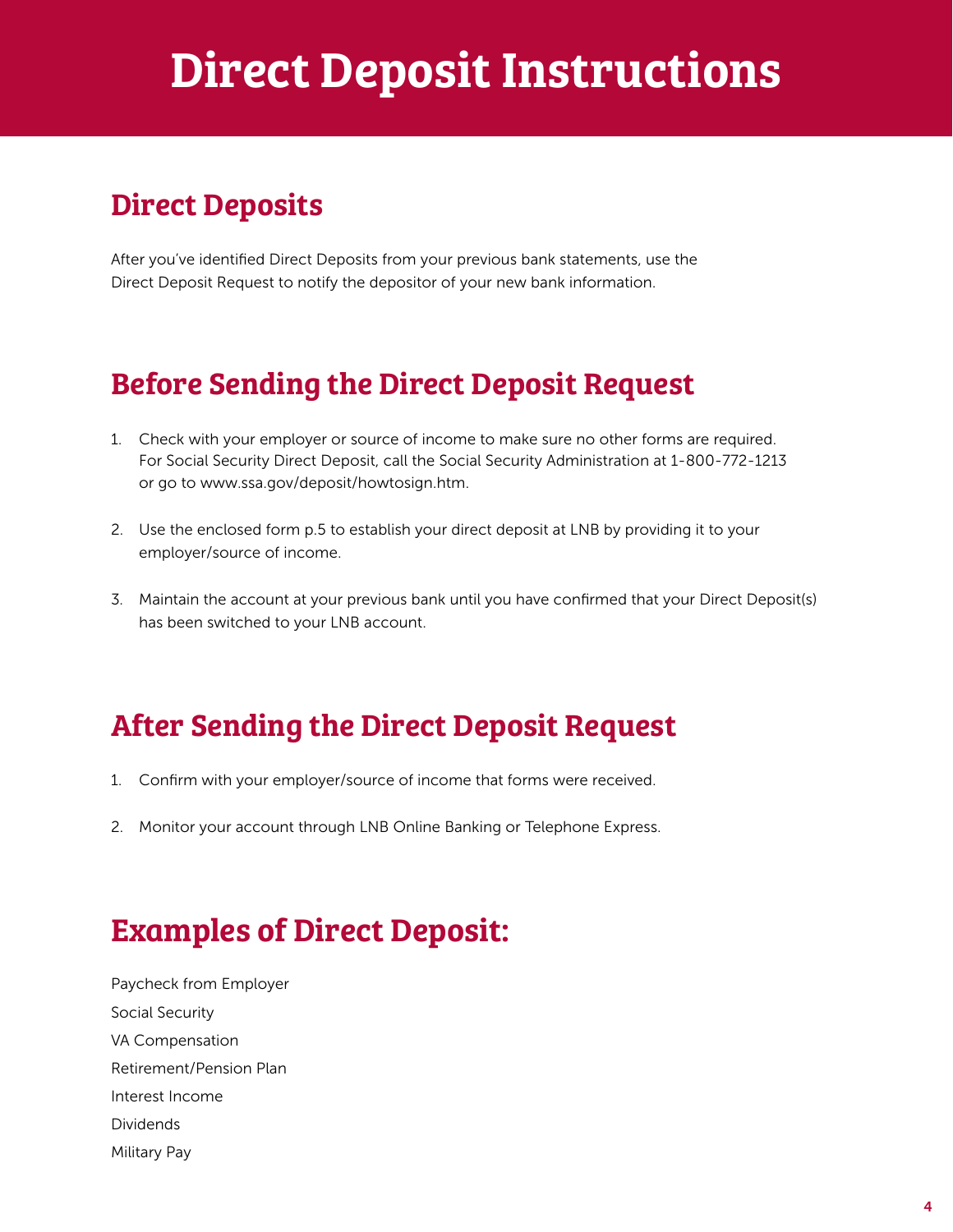### Direct Deposit Authorization

I authorize **the contract of the senator of the senator of the send credit entries**, as well as appropriate adjustments and debit entries, to my/our accounts indicated below.

#### Account Number 1

Account Type: — Checking — Savings

Institution Name: The Lyons National Bank

Bank Routing/ABA Number: 022304616 Account Number:

Percentage to be deposited into this account: \_\_\_\_\_\_\_\_\_\_\_\_\_\_\_\_\_\_\_\_\_\_\_\_\_\_\_\_\_\_\_\_\_\_

#### Account Number 2

Account Type: — Checking — Savings

Institution Name: The Lyons National Bank

Bank Routing/ABA Number: 022304616 Account Number:

Percentage to be deposited into this account: \_\_\_\_\_\_\_\_\_\_\_\_\_\_\_\_

Please attach a voided check for each account here.

Signature

Date

Printed Name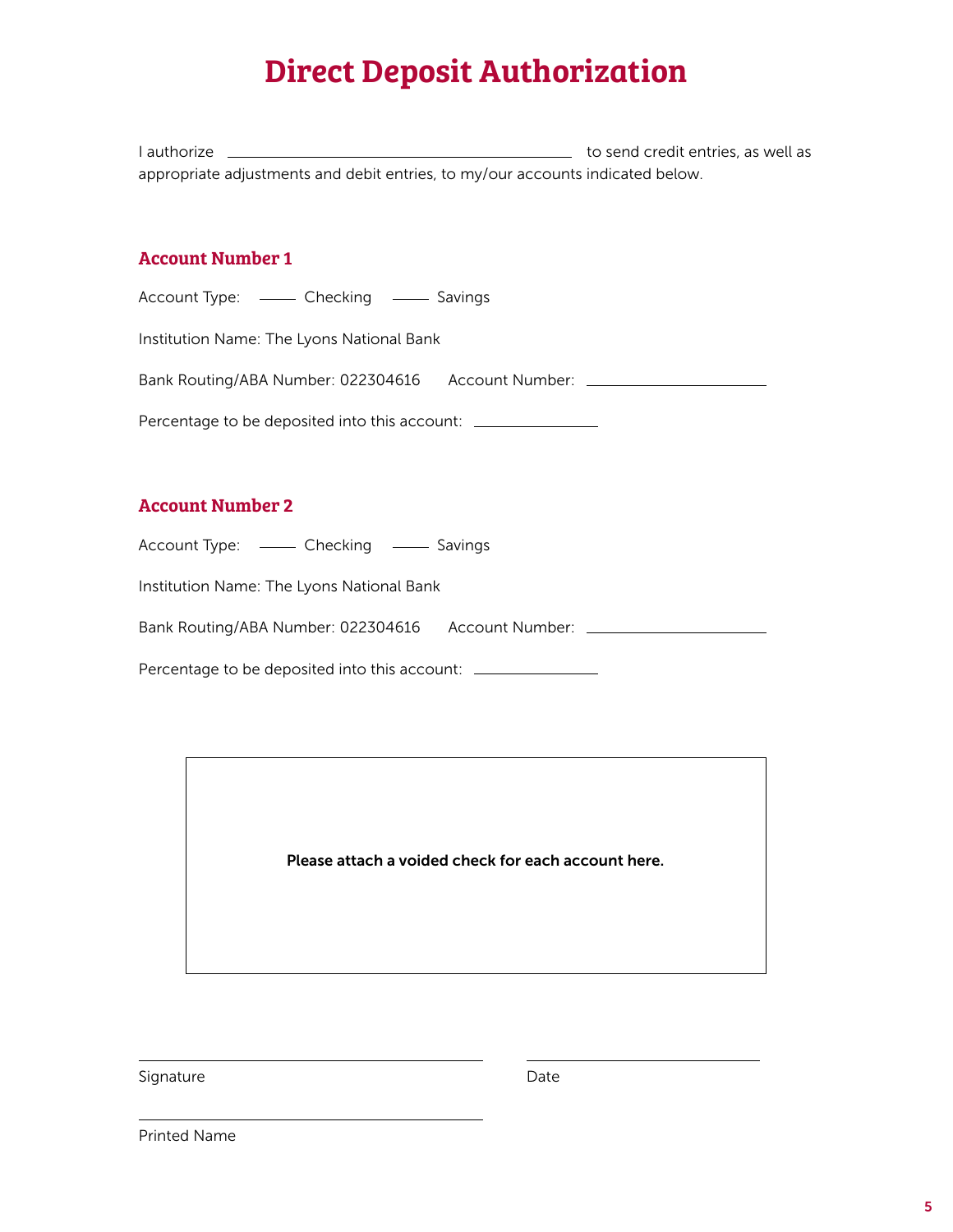# Automatic Payment Request Instructions

### Automatic Payments

After you've identified Automatic Payments from your previous bank statements, use the Automatic Payment Request Form p.7 to notify the merchant of your new bank information.

Don't forget you can also manage your payments with LNB's FREE Online and Mobile Banking.

### Before Sending the Automatic Payment Request

- 1. Identify any existing automatic payments.
- 2. Use the enclosed form to request that your **Automatic Payment Request Form p.7** be established at LNB.
- 3. Maintain the account at your previous bank until you have confirmed that the automatic payment has been switched to your LNB account.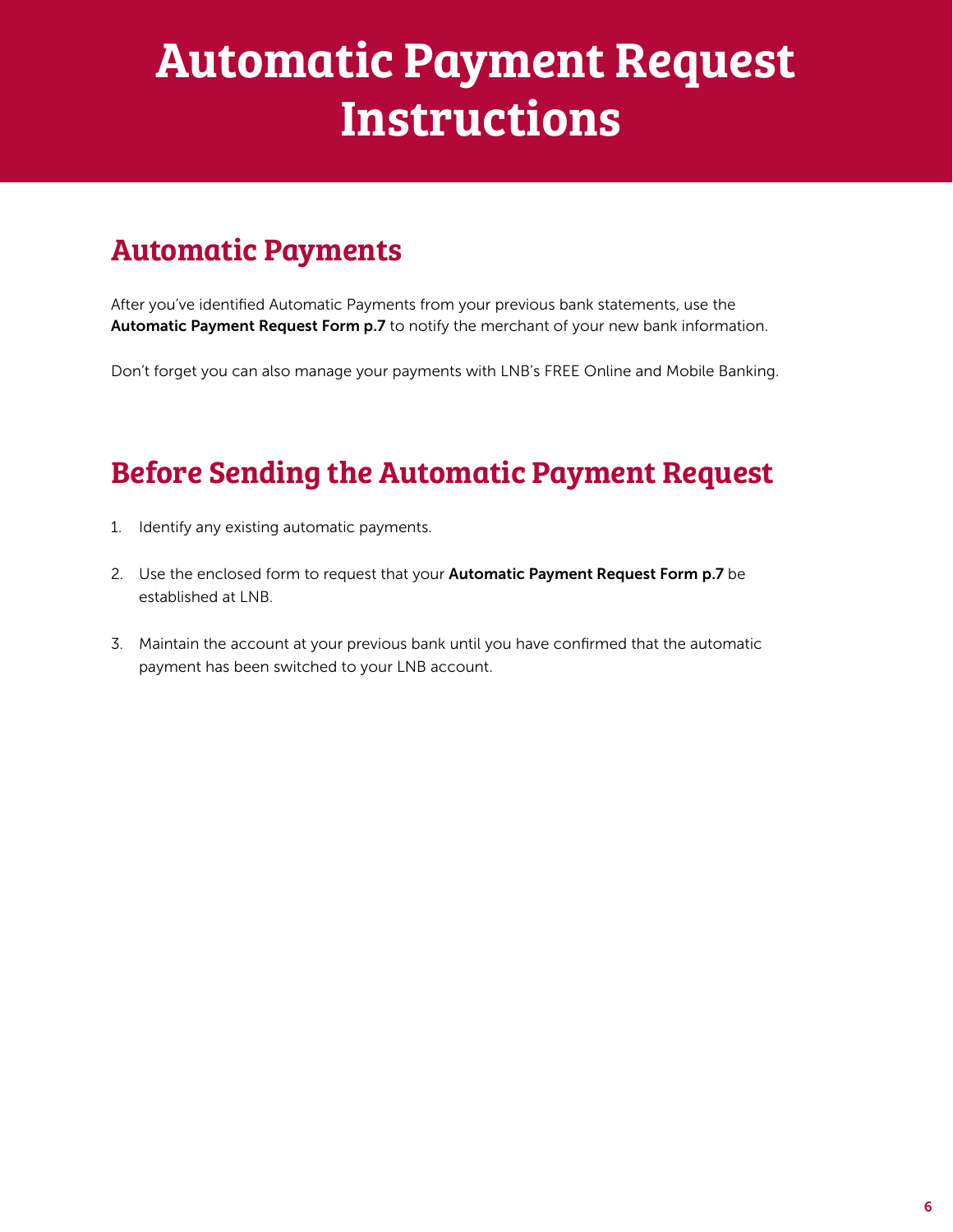### Automatic Payment Request

Company Name

Address

City, State, Zip

RE: Changing My Automatic Payment

ATTN: Accounts Receivable/Accounting

I have recently changed banks and would like to have my automatic payment with your company changed to my new account.

Please discontinue debiting my old bank account and begin making automatic withdrawals from my new LNB account.

If you have any questions regarding this request, please contact me by mail or call me at the phone number listed below. Thank you for your prompt assistance in this matter.

Sincerely,

Authorized Signer #1/Date

Print Name/Title

#### Automatic Payment Information

| Name                    |                       | Phone                          |                       |  |
|-------------------------|-----------------------|--------------------------------|-----------------------|--|
| Address                 |                       | City/State/Zip                 |                       |  |
| Payment or Reason       |                       |                                |                       |  |
| Date of Payment         |                       | Payment Amount or "Amount Due" |                       |  |
| Old Bank Name           | <b>Routing Number</b> |                                | <b>Account Number</b> |  |
| The Lyons National Bank | 022304616             |                                |                       |  |
| New Bank Name           | <b>Routing Number</b> |                                | <b>Account Number</b> |  |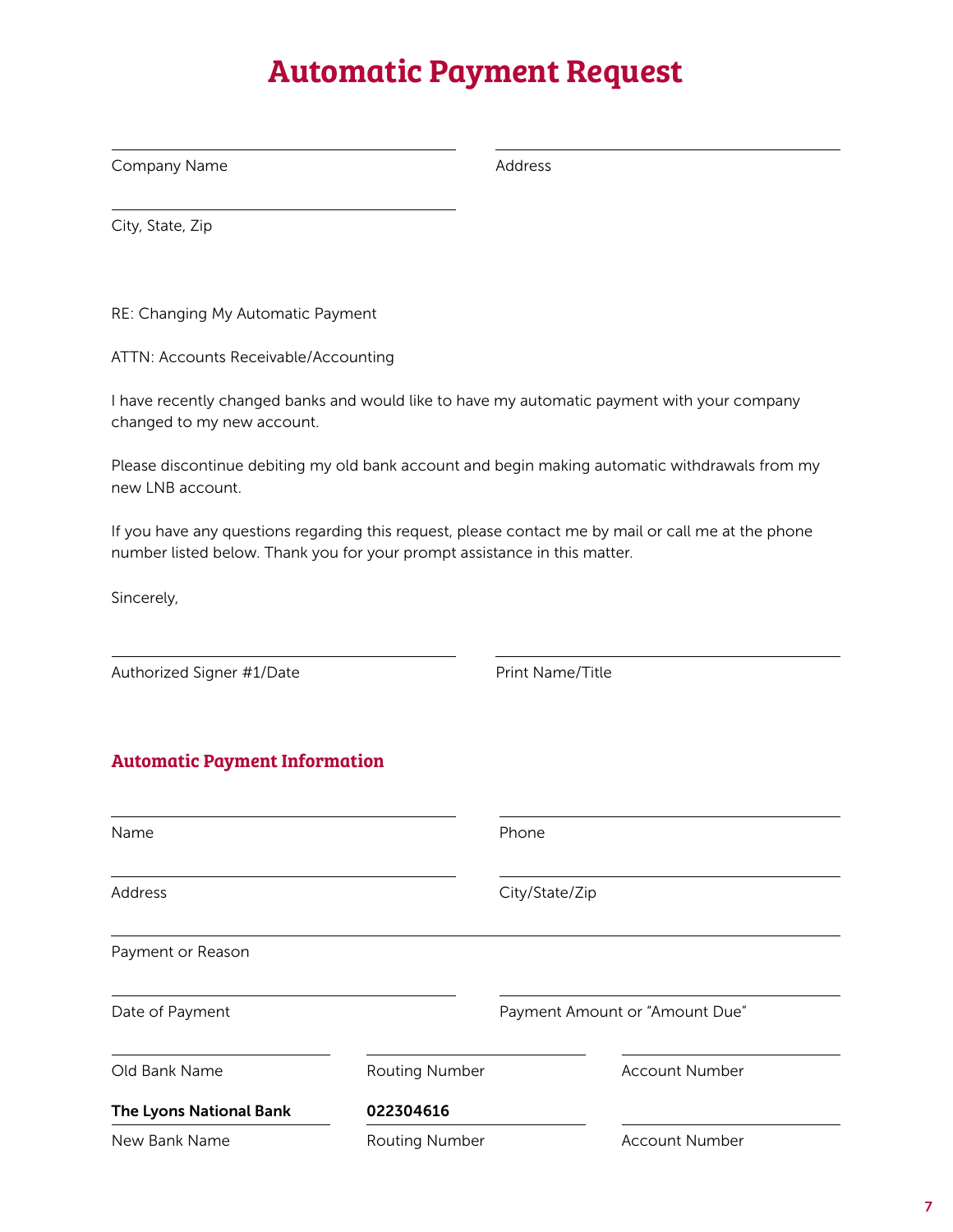# Account Closing Request **Instructions**

### Before sending the Account Closing Request

- 1. Check with your previous bank to make sure no additional forms or information are required.
- 2. Inquire about any possible penalties with respect to early withdrawal before you close your account. If you have a Certificate of Deposit (CD's), it is important to check the maturity dates.
- 3. Be sure that all automatic transactions have been switched to your LNB account before closing your old account.

### After you've sent the Account Closing Request

1. Check account statements to verify that all accounts have zero balance and have been closed.